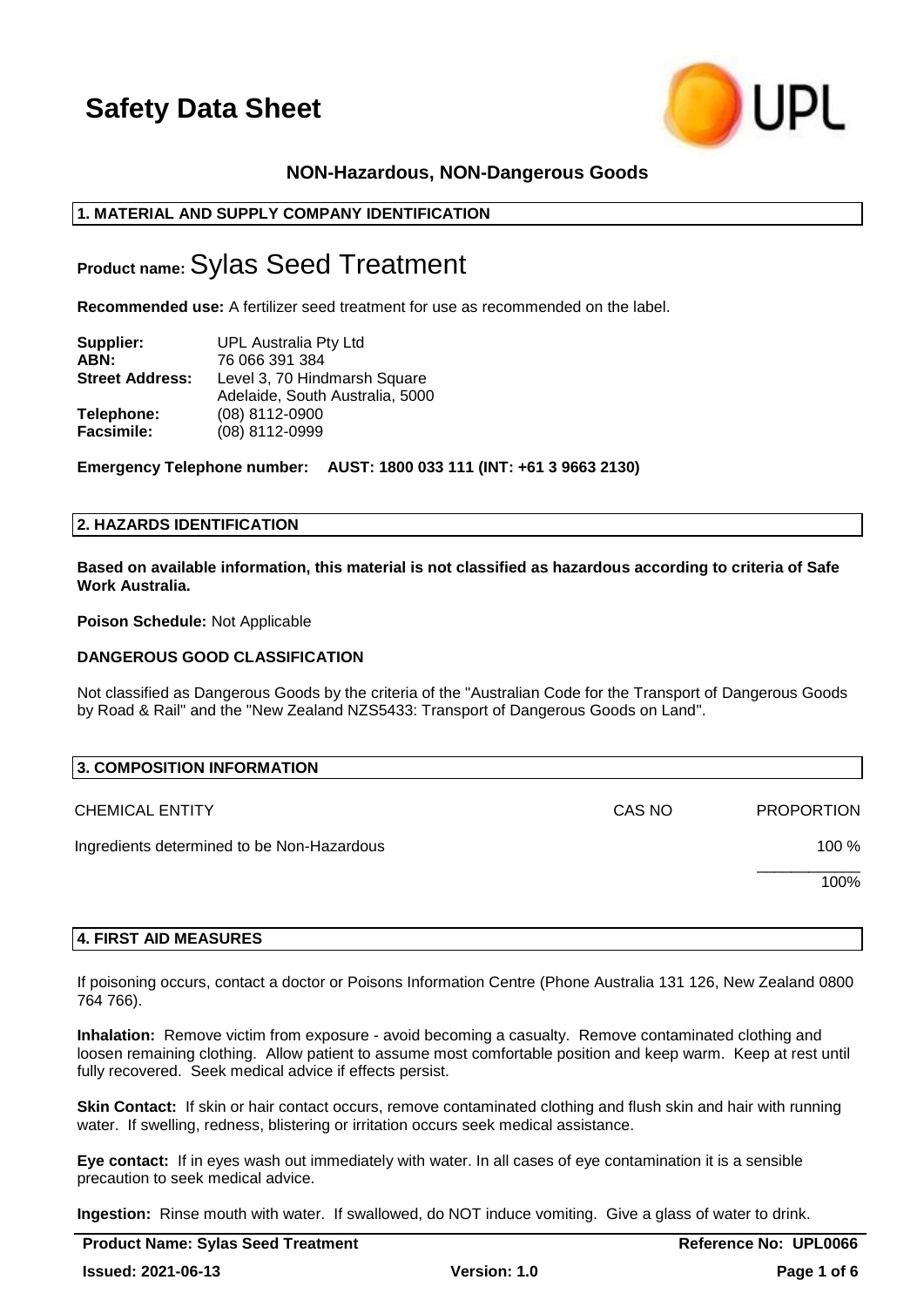

Never give anything by the mouth to an unconscious patient. If vomiting occurs give further water. Seek medical advice.

**PPE for First Aiders:** Wear safety shoes, overalls, gloves, safety glasses. Available information suggests that gloves made from nitrile rubber should be suitable for intermittent contact. However, due to variations in glove construction and local conditions, the user should make a final assessment. Always wash hands before smoking, eating, drinking or using the toilet. Wash contaminated clothing and other protective equipment before storing or re-using.

**Notes to physician:** Treat symptomatically.

### **5. FIRE FIGHTING MEASURES**

**Hazchem Code:** Not applicable.

**Suitable extinguishing media:** If material is involved in a fire use water fog (or if unavailable fine water spray), alcohol resistant foam, standard foam, dry agent (carbon dioxide, dry chemical powder).

**Specific hazards:** Non-combustible material.

**Fire fighting further advice:** Not combustible, however following evaporation of aqueous component residual material can burn if ignited.

## **6. ACCIDENTAL RELEASE MEASURES**

### **SMALL SPILLS**

Wear protective equipment to prevent skin and eye contamination. Avoid inhalation of vapours or dust. Wipe up with absorbent (clean rag or paper towels). Collect and seal in properly labelled containers or drums for disposal.

## **LARGE SPILLS**

Clear area of all unprotected personnel. Slippery when spilt. Avoid accidents, clean up immediately. Wear protective equipment to prevent skin and eye contamination and the inhalation of vapours. Work up wind or increase ventilation. Contain - prevent run off into drains and waterways. Use absorbent (soil, sand or other inert material). Collect and seal in properly labelled containers or drums for disposal. If contamination of crops, sewers or waterways has occurred advise local emergency services.

### **Dangerous Goods - Initial Emergency Response Guide No:** Not applicable

## **7. HANDLING AND STORAGE**

**Handling:** Avoid eye contact and repeated or prolonged skin contact. Avoid inhalation of vapour, mist or aerosols.

**Storage:** Store in a cool, dry, well-ventilated place and out of direct sunlight. Store away from foodstuffs. Store away from incompatible materials described in Section 10. Store away from sources of heat and/or ignition. Keep container standing upright. Keep containers closed when not in use - check regularly for leaks.

## **8. EXPOSURE CONTROLS / PERSONAL PROTECTION**

**National occupational exposure limits:** No value assigned for this specific material by Safe Work Australia.

**Biological Limit Values:** As per the "National Model Regulations for the Control of Workplace Hazardous Substances (Safe Work Australia)" the ingredients in this material do not have a Biological Limit Allocated.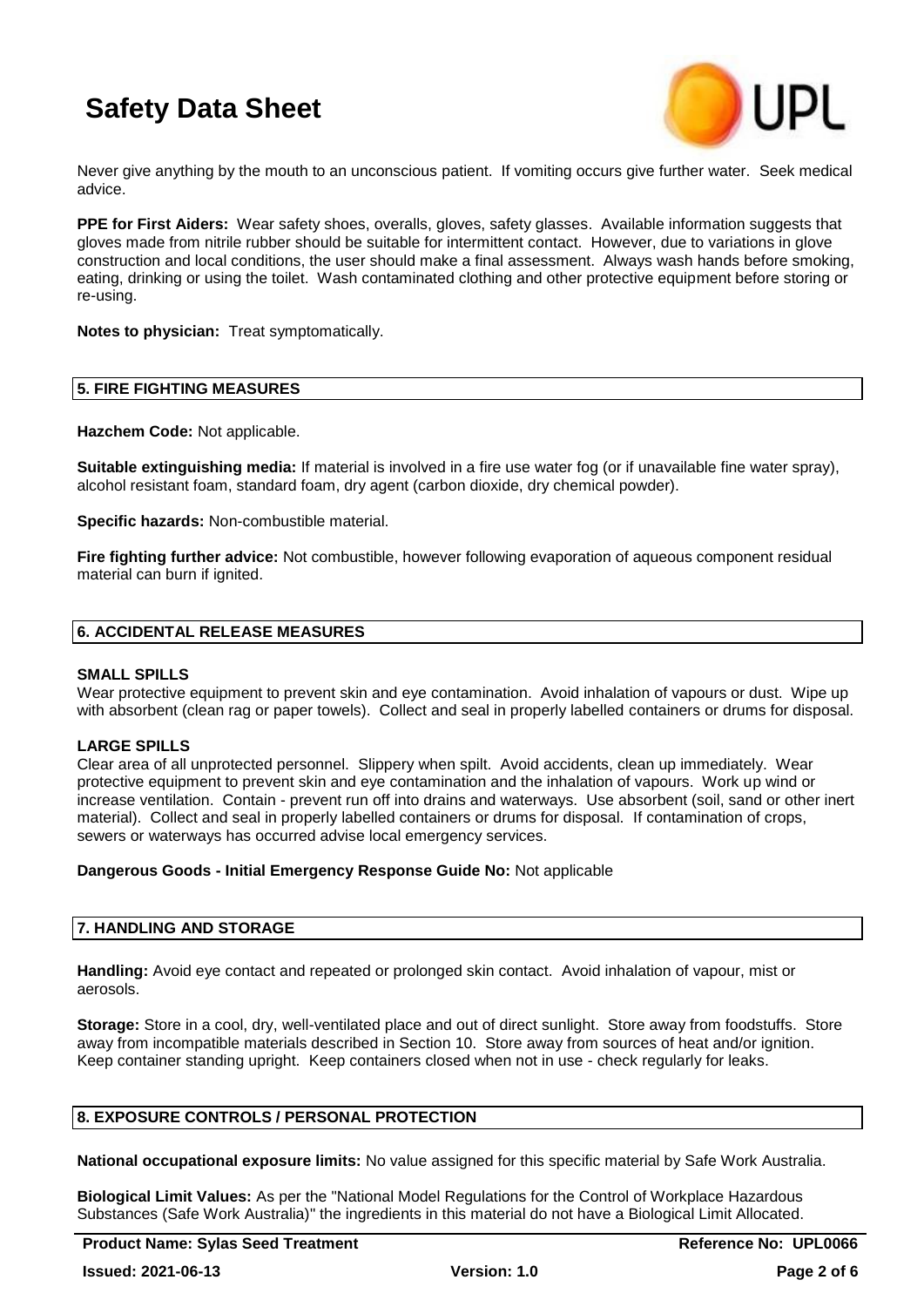

**Engineering Measures:** Natural ventilation should be adequate under normal use conditions.

## **Personal Protection Equipment:** SAFETY SHOES, OVERALLS, GLOVES, SAFETY GLASSES.

Personal protective equipment (PPE) must be suitable for the nature of the work and any hazard associated with the work as identified by the risk assessment conducted.

Wear safety shoes, overalls, gloves, safety glasses. Available information suggests that gloves made from nitrile rubber should be suitable for intermittent contact. However, due to variations in glove construction and local conditions, the user should make a final assessment. Always wash hands before smoking, eating, drinking or using the toilet. Wash contaminated clothing and other protective equipment before storing or re-using.

**Hygiene measures:** Keep away from food, drink and animal feeding stuffs. When using do not eat, drink or smoke. Wash hands prior to eating, drinking or smoking. Avoid contact with clothing. Avoid eye contact and repeated or prolonged skin contact. Avoid inhalation of vapour, mist or aerosols. Ensure that eyewash stations and safety showers are close to the workstation location.

## **9. PHYSICAL AND CHEMICAL PROPERTIES**

| Characteristic<br>Odour:                                                                                                                                                                                                                                                                                                                                                                                              |               |
|-----------------------------------------------------------------------------------------------------------------------------------------------------------------------------------------------------------------------------------------------------------------------------------------------------------------------------------------------------------------------------------------------------------------------|---------------|
| N Av<br>Solubility:<br><b>Specific Gravity:</b><br><b>Relative Vapour Density (air=1):</b><br>>1<br>Vapour Pressure (20 °C):<br>N Av<br>Flash Point (°C):<br>N App<br>Flammability Limits (%):<br>N App<br><b>Autoignition Temperature (°C):</b><br>N Av<br>Melting Point/Range (°C):<br>N Av<br><b>Boiling Point/Range (°C):</b><br>N Av<br>$2.1 - 2.6$<br>pH:<br>N Av<br>Viscosity:<br>Total VOC (g/Litre):<br>N Av | 1.132 - 1.172 |

(Typical values only - consult specification sheet)  $N Av = Not available$ . Note available and  $N A$  and  $N A$ 

## **10. STABILITY AND REACTIVITY**

**Chemical stability:** This material is thermally stable when stored and used as directed.

**Conditions to avoid:** Elevated temperatures and sources of ignition.

**Incompatible materials:** Oxidising agents.

**Hazardous decomposition products:** Oxides of carbon and nitrogen, smoke and other toxic fumes.

**Hazardous reactions:** No known hazardous reactions.

# **11. TOXICOLOGICAL INFORMATION**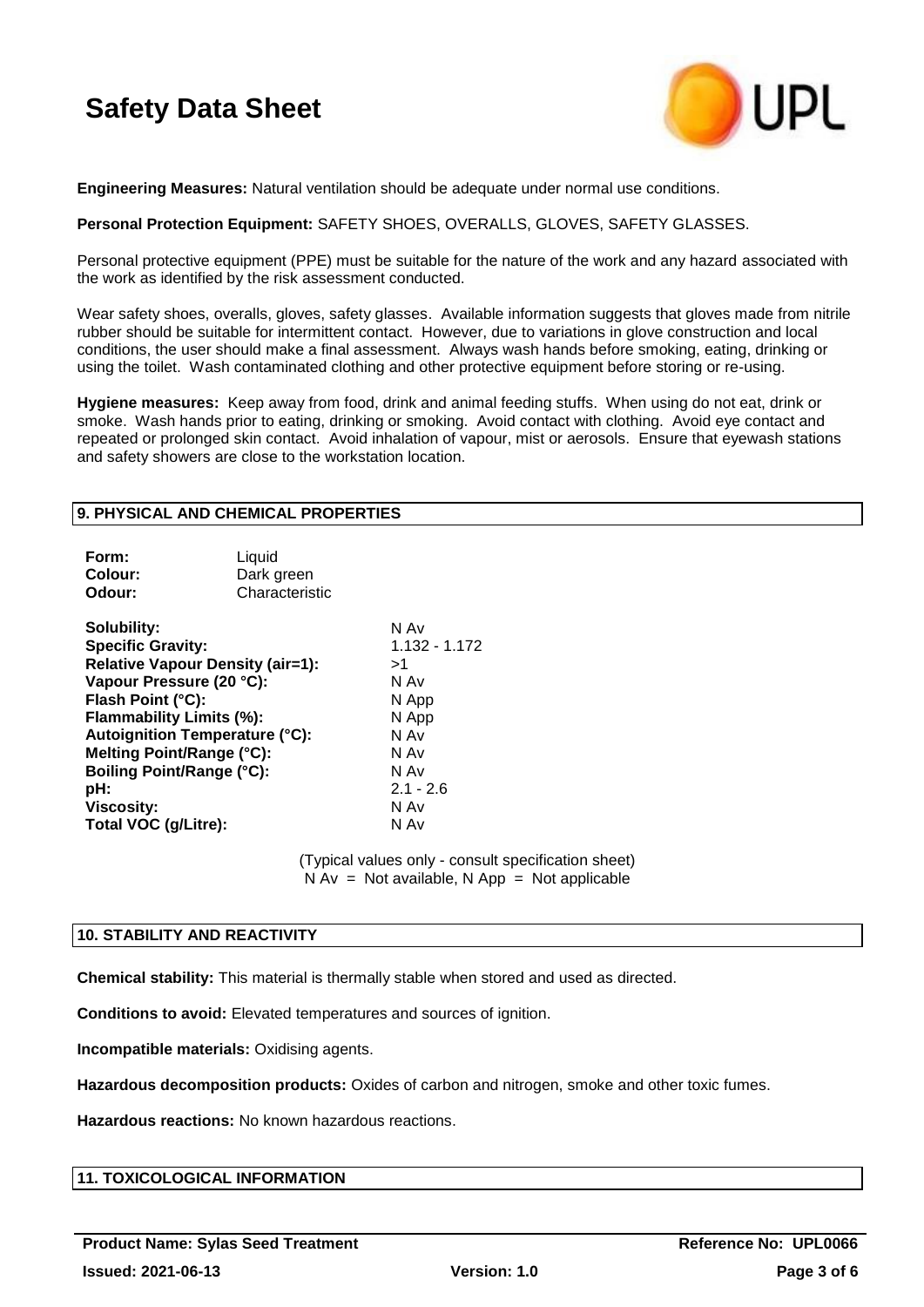

No adverse health effects expected if the product is handled in accordance with this Safety Data Sheet and the product label. Symptoms or effects that may arise if the product is mishandled and overexposure occurs are:

## **Acute Effects**

**Inhalation:** Material may be an irritant to mucous membranes and respiratory tract.

**Skin contact:** Contact with skin may result in irritation.

**Ingestion:** Swallowing can result in nausea, vomiting and irritation of the gastrointestinal tract.

**Eye contact:** May be an eye irritant.

### **Acute toxicity**

**Inhalation:** This material has been classified as not hazardous for acute inhalation exposure. Acute toxicity estimate (based on ingredients):  $LC_{50} > 20.0$  mg/L for vapours or  $LC_{50} > 5.0$  mg/L for dust and mist.

**Skin contact:** This material has been classified as not hazardous for acute dermal exposure. Acute toxicity estimate (based on ingredients):  $LD_{50} > 2,000$  mg/Kg bw

**Ingestion:** This material has been classified as not hazardous for acute ingestion exposure. Acute toxicity estimate (based on ingredients):  $LD_{50} > 2,000$  mg/Kg bw

**Corrosion/Irritancy:** Eye: this material has been classified as not corrosive or irritating to eyes. Skin: this material has been classified as not corrosive or irritating to skin.

**Sensitisation:** Inhalation: this material has been classified as not a respiratory sensitiser. Skin: this material has been classified as not a skin sensitiser.

**Aspiration hazard:** This material has been classified as not an aspiration hazard.

**Specific target organ toxicity (single exposure):** This material has been classified as not a specific hazard to target organs by a single exposure.

## **Chronic Toxicity**

**Mutagenicity:** This material has been classified as not a mutagen.

**Carcinogenicity:** This material has been classified as not a carcinogen.

**Reproductive toxicity (including via lactation):** This material has been classified as not a reproductive toxicant.

**Specific target organ toxicity (repeat exposure):** This material has been classified as not a specific hazard to target organs by repeat exposure.

## **12. ECOLOGICAL INFORMATION**

Avoid contaminating waterways.

**Acute aquatic hazard:** This material has been classified as not hazardous for acute aquatic exposure. Acute toxicity estimate (based on ingredients): > 100 mg/L

**Long-term aquatic hazard:** This material has been classified as not hazardous for chronic aquatic exposure. Non-rapidly or rapidly degradable substance for which there are adequate chronic toxicity data available OR in the absence of chronic toxicity data, Acute toxicity estimate (based on ingredients): >100 mg/L, where the substance is not rapidly degradable and/or BCF  $<$  500 and/or log K<sub>ow</sub>  $<$  4.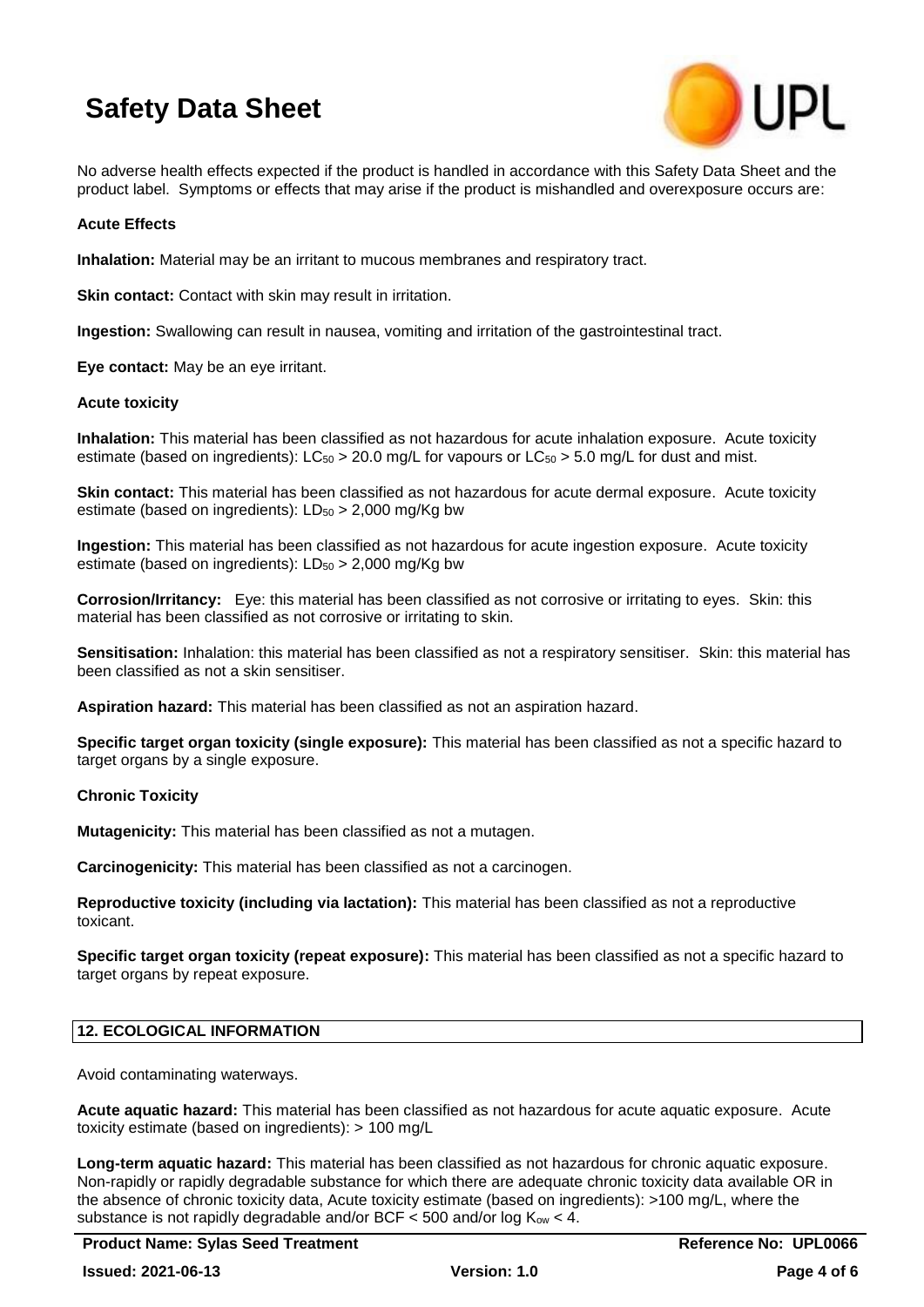

**Ecotoxicity:** No information available.

**Persistence and degradability:** No information available.

**Bioaccumulative potential:** No information available.

**Mobility:** No information available.

## **13. DISPOSAL CONSIDERATIONS**

Persons conducting disposal, recycling or reclamation activities should ensure that appropriate personal protection equipment is used, see "Section 8. Exposure Controls and Personal Protection" of this SDS.

If possible material and its container should be recycled. If material or container cannot be recycled, dispose in accordance with local, regional, national and international Regulations.

## **14. TRANSPORT INFORMATION**

## **ROAD AND RAIL TRANSPORT**

Not classified as Dangerous Goods by the criteria of the "Australian Code for the Transport of Dangerous Goods by Road & Rail" and the "New Zealand NZS5433: Transport of Dangerous Goods on Land".

## **MARINE TRANSPORT**

Not classified as Dangerous Goods by the criteria of the International Maritime Dangerous Goods Code (IMDG Code) for transport by sea.

### **AIR TRANSPORT**

Not classified as Dangerous Goods by the criteria of the International Air Transport Association (IATA) Dangerous Goods Regulations for transport by air.

## **15. REGULATORY INFORMATION**

### **This material is not subject to the following international agreements:**

Montreal Protocol (Ozone depleting substances) The Stockholm Convention (Persistent Organic Pollutants) The Rotterdam Convention (Prior Informed Consent) Basel Convention (Hazardous Waste) International Convention for the Prevention of Pollution from Ships (MARPOL)

### **This material/constituent(s) is covered by the following requirements:**

• All components of this product are listed on or exempt from the Australian Inventory of Industrial Chemicals (AIIC).

## **16. OTHER INFORMATION**

Reason for issue: First Issue

This Safety Data Sheet has been prepared by Chemical Data Services Pty Ltd on behalf of its client.

Safety Data Sheets are updated frequently. Please ensure that you have a current copy.

This information was prepared in good faith from the best information available at the time of issue. It is based on the present level of research and to this extent we believe it is accurate. However, no guarantee of accuracy is